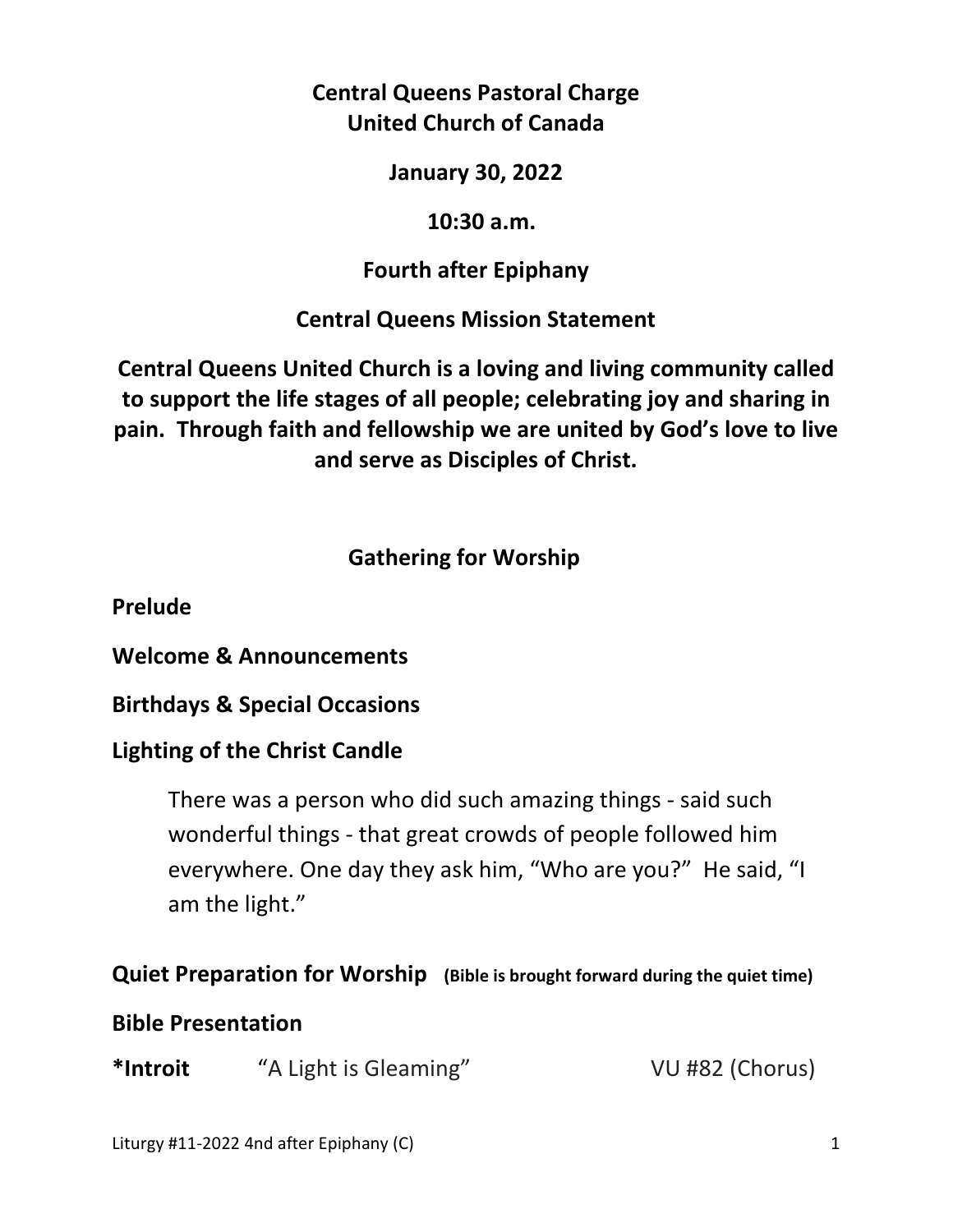## **Call to Worship**

 In a world where sometimes we feel cast out,  **God calls us back to community.**  In a world sometimes obsessed with ideals of purity,  **God calls us to be renewed and restored to community.**  In a world where there is always more to do,  **God invites us to pause, to pray, to listen, to worship in community.** 

Come, let us worship together.

\*Hymn "Arise, Your Light Is Come" VU #79

#### **Prayer of Approach**

 **Gracious God, we come before you this morning knowing that what you call us to be and want for us is sometimes at odds with what the world expects from us. Sometimes we feel on the edge between the world we live in and the world which you call us to be part. Show us your way, O Holy One, that we may learn how to be about your ministry even as we live on the edge. Open our hearts to receive your word and your guidance for our lives.** 

With Jesus, we share in the ancient prayer…

#### **Lord's Prayer**

**Our Father, which art in heaven, hallowed be thy name. Thy Kingdom come, thy will be done on earth,**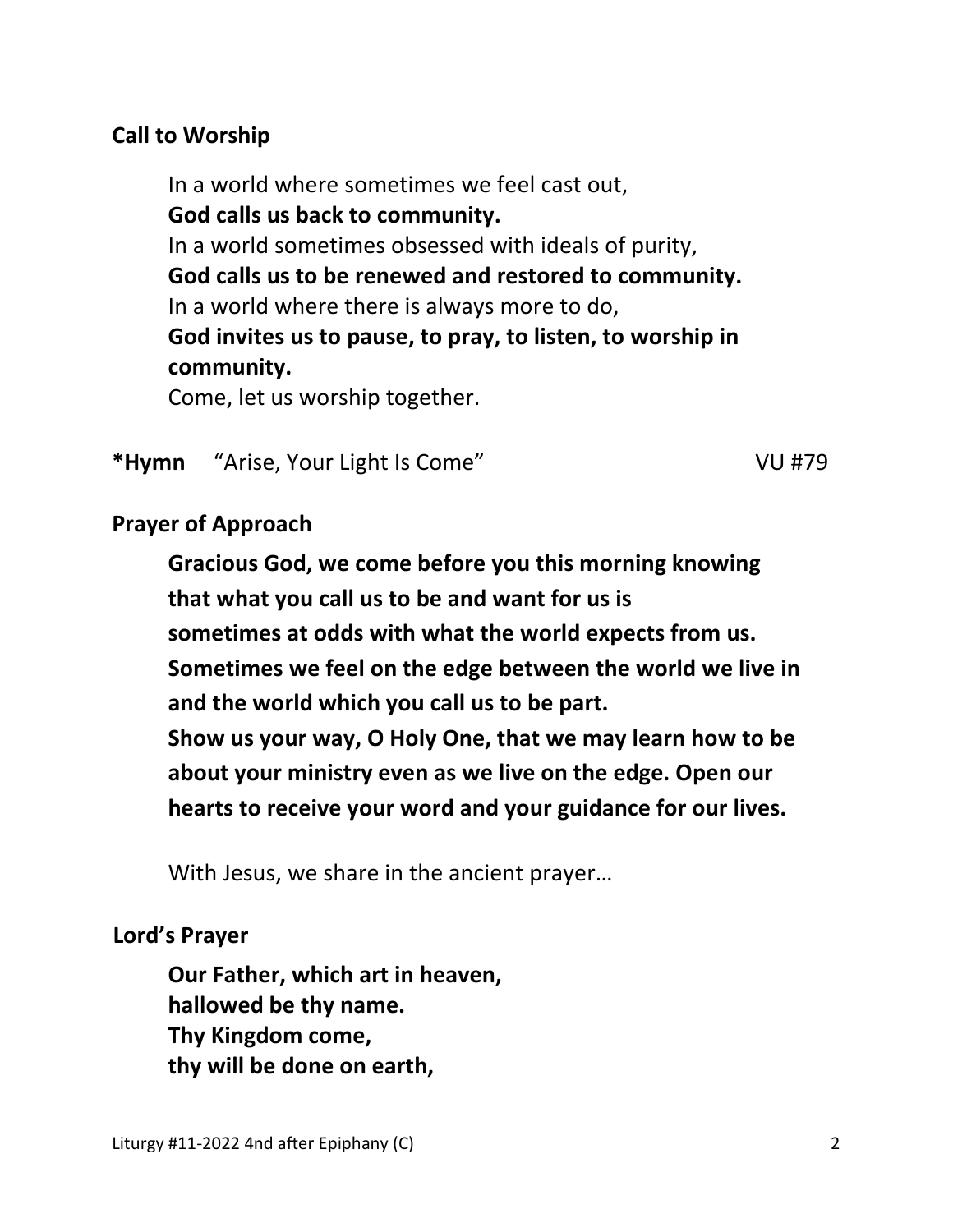**as it is in heaven. Give us this day our daily bread; and forgive us our trespasses, as we forgive those who trespass against us; and lead us not into temptation, but deliver us from evil. For thine is the kingdom, the power, and the glory, for ever and ever. Amen.** 

**Psalm 71:1–6** VU #789 Part One

**\*Hymn** "Fairest Lord Jesus" VU #341 vv. 1, 2

#### **All God's Children**

**\*Hymn** "Fairest Lord Jesus" VU #341 vv. 3, 4

#### **Lord of the Morning**

Bless us, O God, this day, fresh made. In the course of birds, bless us. In the scent of blossom, bless us. In the in the gift of a new day, bless us and heal us, for we come to you in love and in trust. We come to you in expectant hope.

#### *Silence*

 O God, give us a well of tears to wash away the hurts of our lives. O God, give us a well of tears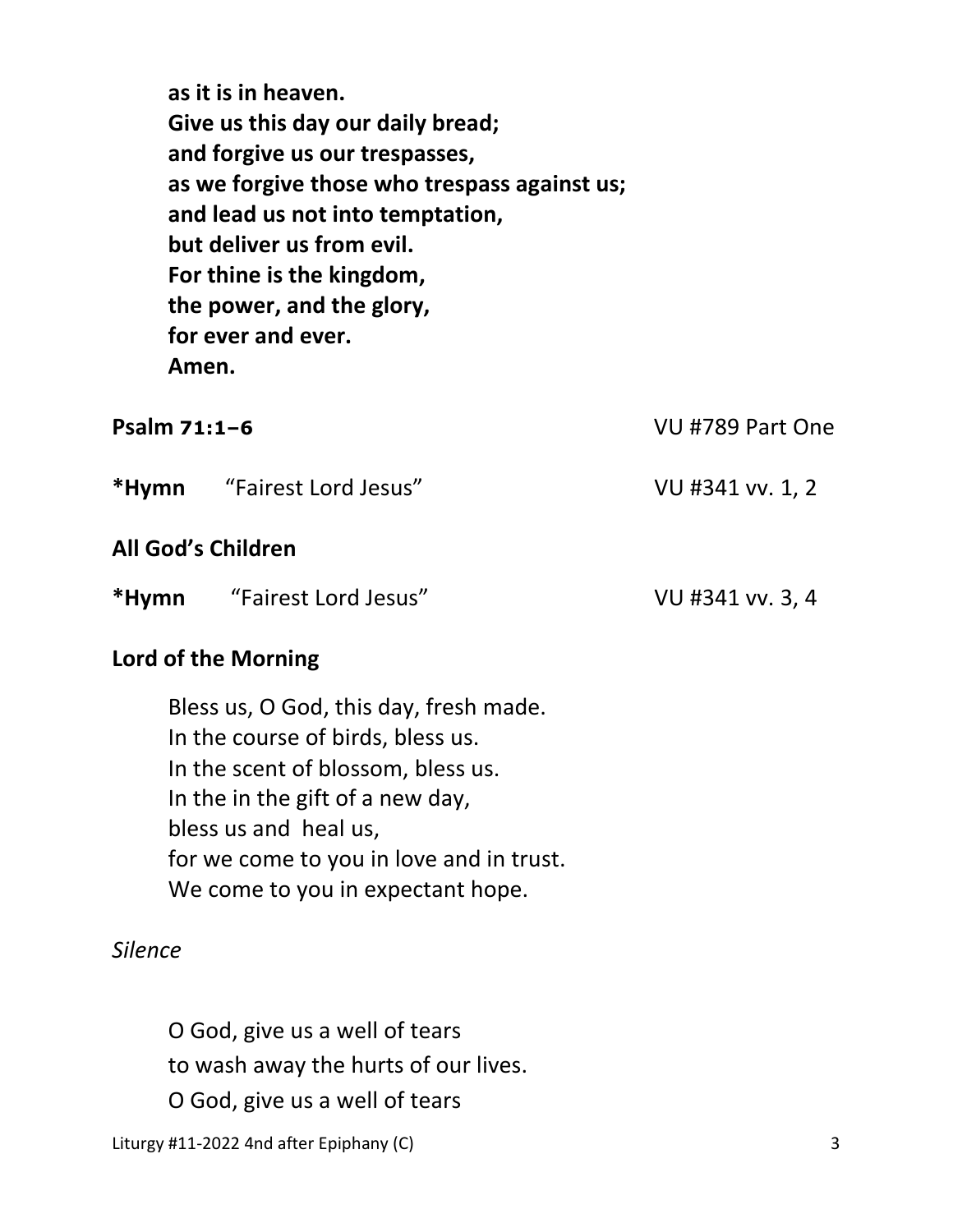to cleanse the wounds, to bathe the battered face of our world. O God, give us a well of tears or we are left, like arid earth, unsanctified.

 Heal us and your grieving world of all that harms us. By the power of your resurrection restore us to new life, set us on a new path, bring us from darkness to light, help us to choose hope.

 Jesus says, "Pick up your bed and walk." Pick up the bed of your sorrows and fears, pick up the bed of your grief and your sin, pick up your life and come, come follow me.  *The Pattern of Our days, Worship in the Celtic Tradition from the Iona Community*. Edited by Kathy Galloway.

## **Presentation of Our Gifts**

#### **Offertory Invitation**

 The Apostle Paul reminds us that the greatest of gifts is love. The blessings we enjoy in life speak of God's love for us. What we offer to God speaks of our love for the One who has reached out to us in Jesus. May our gifts share that love with God's world.

## **Offertory**

| <b>*Presentation of Offering</b> | "What Can I Do" | MV #191 |
|----------------------------------|-----------------|---------|
|----------------------------------|-----------------|---------|

Liturgy #11-2022 4nd after Epiphany (C) 4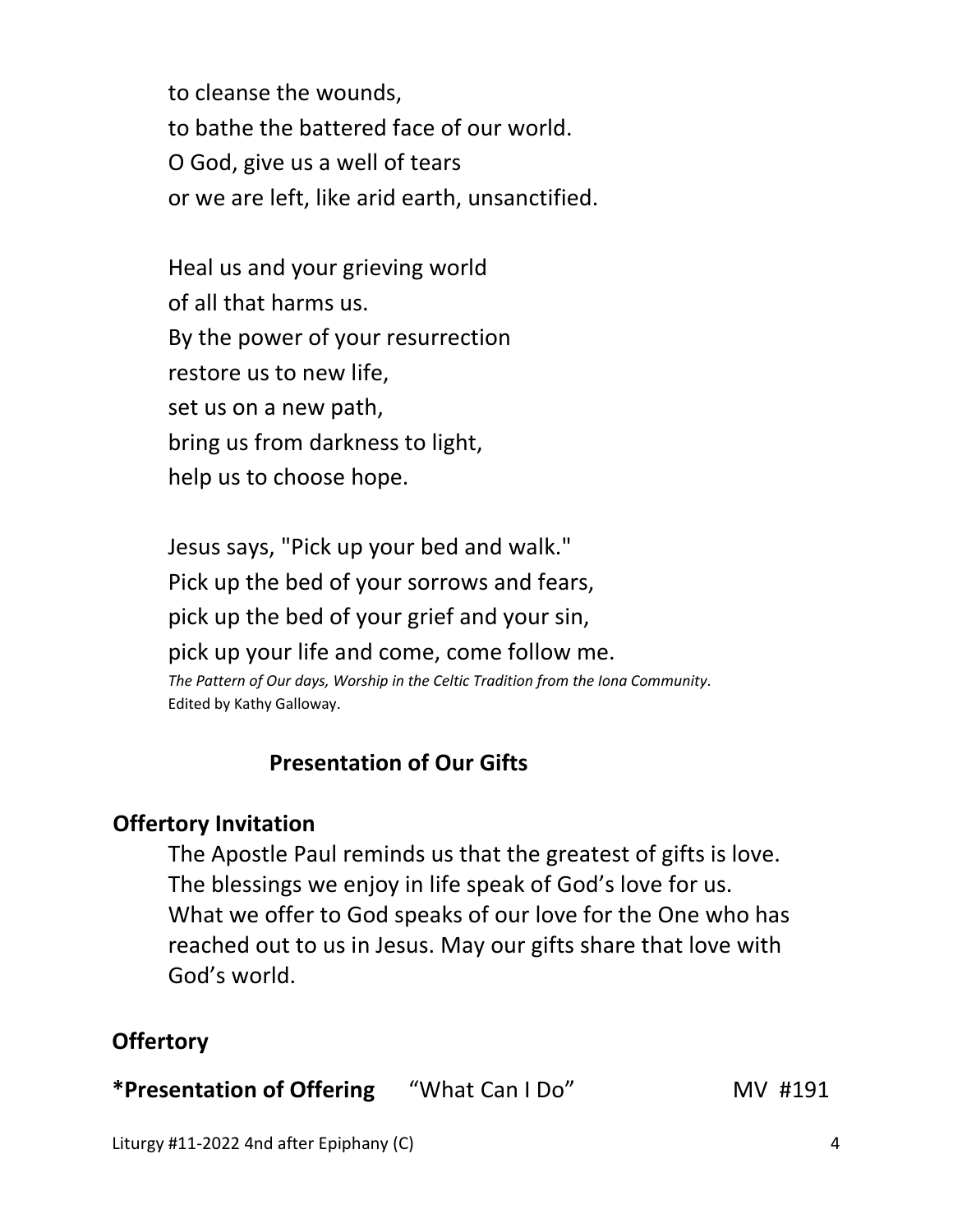#### **\*Offertory Prayer**

 **God of life and love, we are grateful for all you have given us in Christ and in creation, in community and in the Church that bears Jesus' name. We offer our gifts to you in love, trusting you will bless them and us. May all that we offer become tangible expressions of your love at work in the world for Christ's sake. Amen.** 

## **Listening for the Word**

## **Sacred Scripture**

#### **1 Corinthians 13:1–13**

If I speak in the tongues of mortals and of angels, but do not have love, I am a noisy gong or a clanging cymbal. And if I have prophetic powers, and understand all mysteries and all knowledge, and if I have all faith, so as to remove mountains, but do not have love, I am nothing. If I give away all my possessions, and if I hand over my body so that I may boast, but do not have love, I gain nothing.

Love is patient; love is kind; love is not envious or boastful or arrogant or rude. It does not insist on its own way; it is not irritable or resentful; it does not rejoice in wrongdoing, but rejoices in the truth. It bears all things, believes all things, hopes all things, endures all things.

Love never ends. But as for prophecies, they will come to an end; as for tongues, they will cease; as for knowledge, it will come to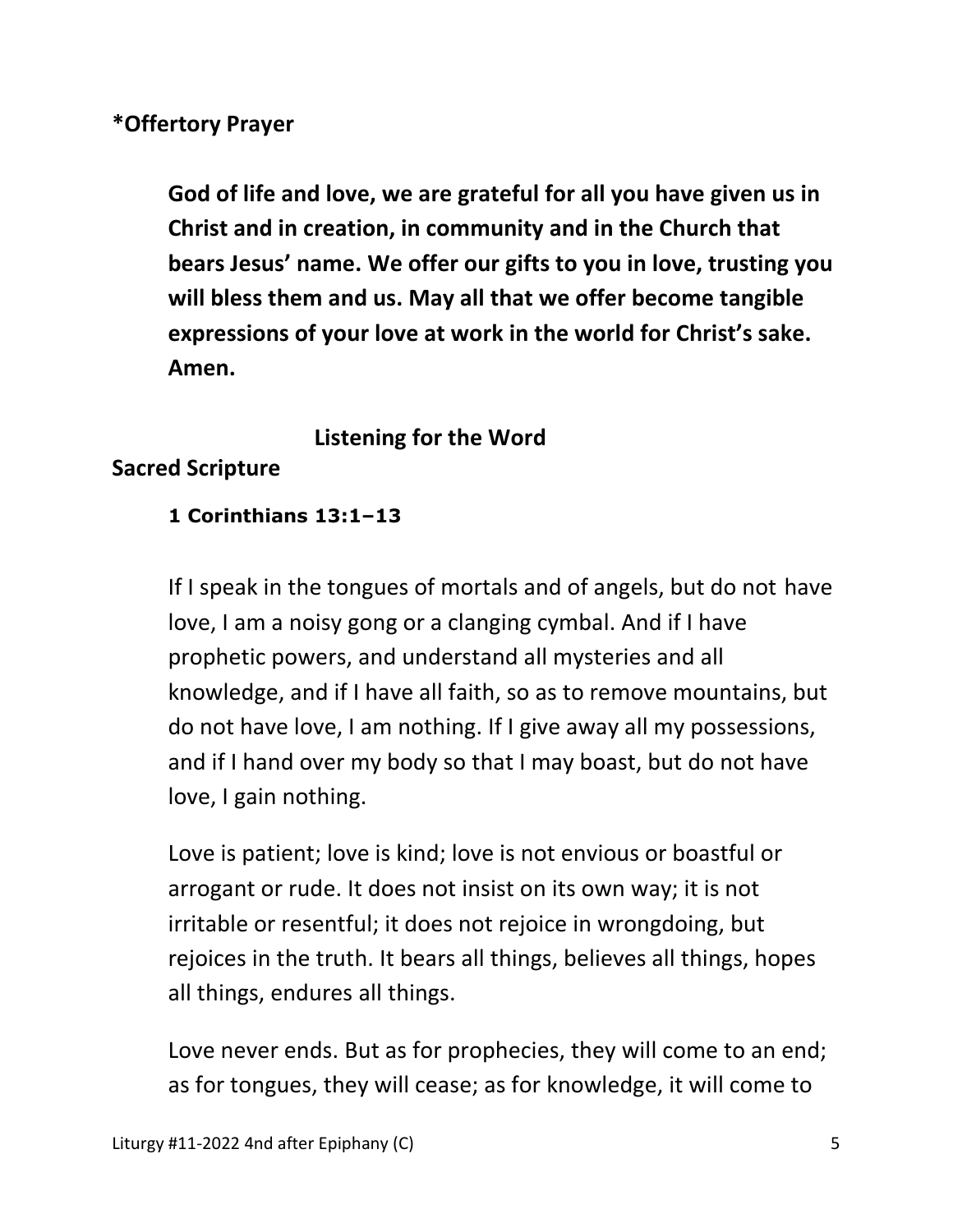an end. For we know only in part, and we prophesy only in part; but when the complete comes, the partial will come to an end. When I was a child, I spoke like a child, I thought like a child, I reasoned like a child; when I became an adult, I put an end to childish ways. For now we see in a mirror, dimly, but then we will see face to face. Now I know only in part; then I will know fully, even as I have been fully known. And now faith, hope, and love abide, these three; and the greatest of these is love.

#### **Luke 4:21–30**

Then he began to say to them, "Today this scripture has been fulfilled in your hearing." All spoke well of him and were amazed at the gracious words that came from his mouth. They said, "Is not this Joseph's son?" He said to them, "Doubtless you will quote to me this proverb, 'Doctor, cure yourself!' And you will say, 'Do here also in your hometown the things that we have heard you did at Capernaum.'" And he said, "Truly I tell you, no prophet is accepted in the prophet's hometown. But the truth is, there were many widows in Israel in the time of Elijah, when the heaven was shut up three years and six months, and there was a severe famine over all the land; yet Elijah was sent to none of them except to a widow at Zarephath in Sidon. There were also many lepersin Israel in the time of the prophet Elisha, and none of them was cleansed except Naaman the Syrian." When they heard this, all in the synagogue were filled with rage. They got up, drove him out of the town, and led him to the brow of the hill on which their town was built, so that they might hurl him off the cliff. But he passed through the midst of them and went on his way.

#### **Anthem**

#### **Sermon**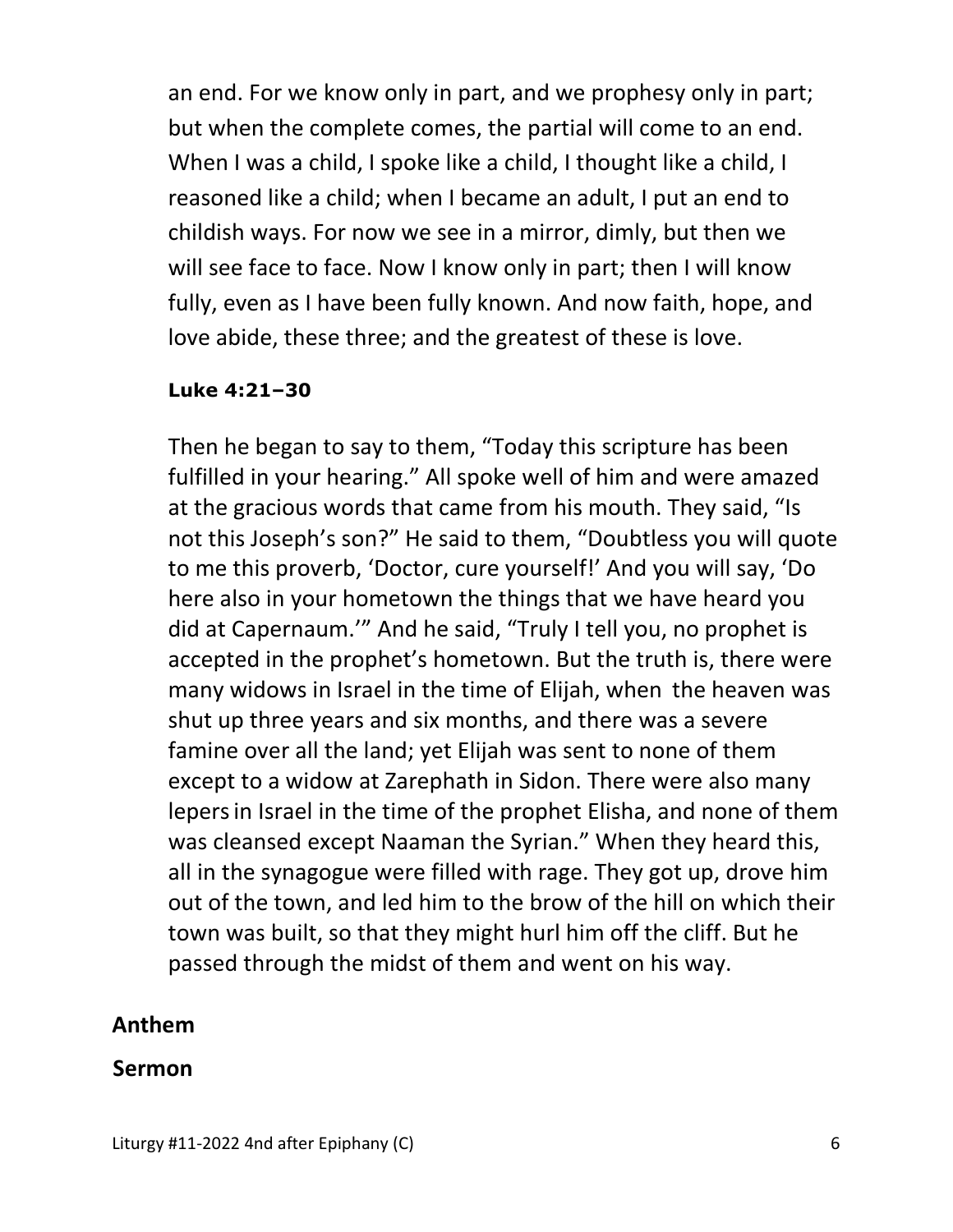## **Music Selection**

## **Prayers of Thanksgiving and Intercession**

O God, your love is patient.

 We give you thanks for all those who have been patient with us, teaching us and caring for us in so many ways.

We pray for the patience to love others as you have loved us. God of love,

#### **Hear our prayer.**

O God, your love is kind.

 Thank you for every unexpected gesture of kindness we have received.

Give us the courage to be kind to others,

 serving those who seem unkind, rude, or difficult to love in these difficult days.

Remind us that each one we meet is your child,

our sister or brother made in your image.

God of love,

#### **Hear our prayer.**

 O God, your love is not arrogant, nor does it seek its own interests.

 Thank you for all who work to serve those who cannot fend for themselves.

 Strengthen those who have lost hope and confidence in their own value.

Give us insight to speak the truth in love

 and to work for change that creates opportunities for those on the margins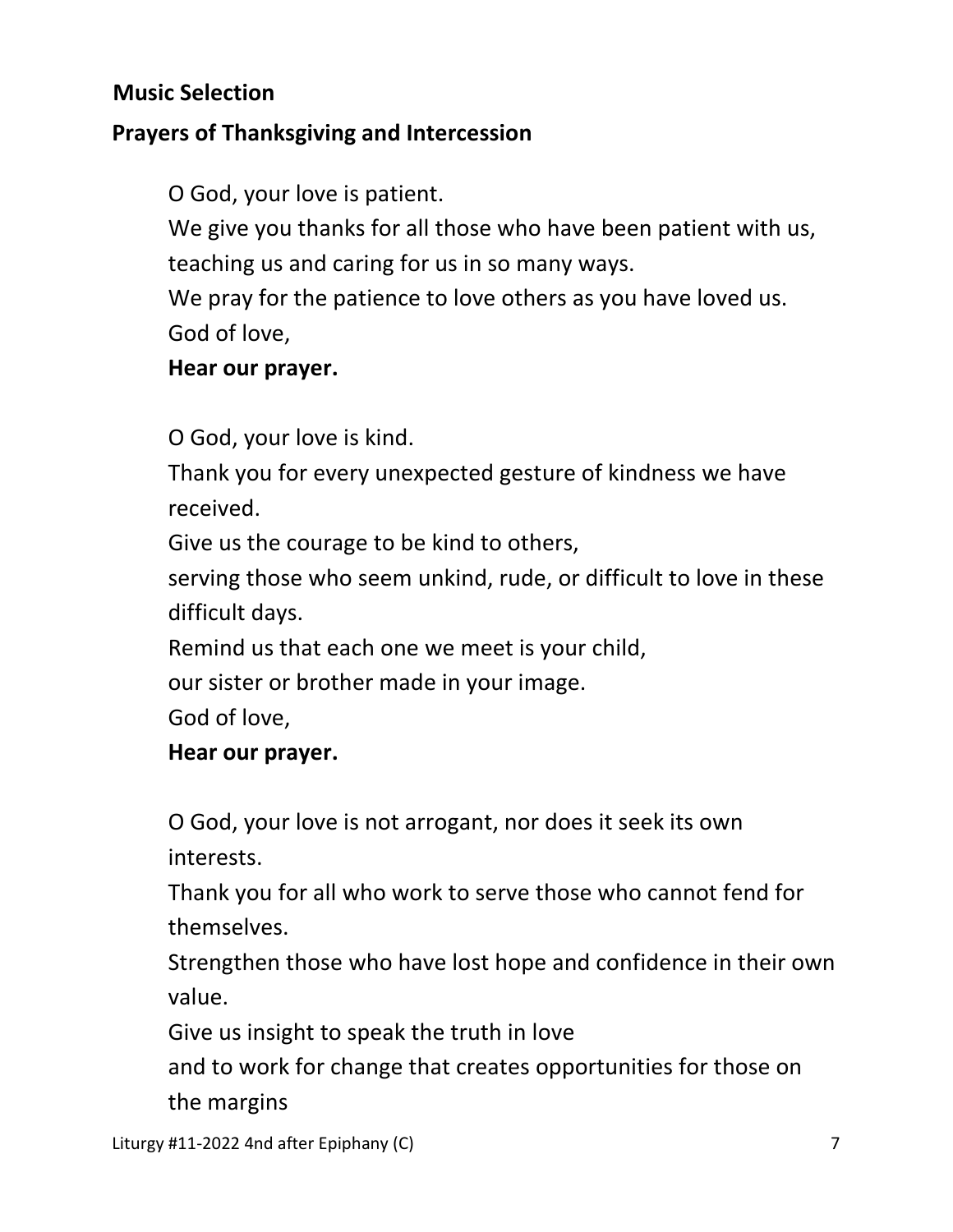and respect for any who face discrimination.

God of love,

## **Hear our prayer.**

O God, your love is not quick-tempered.

 Thank you for every occasion when someone spared us from their anger.

We pray for those who are filled with anger

and for all around them who face or fear violence.

Raise up advocates for children and elders who are abused,

 and rescue those who are trapped in relationships that injure and harm.

God of love,

# **Hear our prayer.**

O God, your love bears all things; it never fails.

We thank you for those we have loved in this life

and who now dwell in the peace and joy of your presence.

 Let your comfort settle on those who are bereaved or lonely this day.

 We remember before you those with heavy burdens, many cares, much stress, and those who find too little comfort and help.

Open our eyes to those in need around us

and show us how to offer support and companionship,

for the sake of Christ, our friend and saviour,

We offer our prayers in love. Amen.

# **Responding to the Word**

**\*Hymn** "I, the Lord of Sea and Sky" VU #509